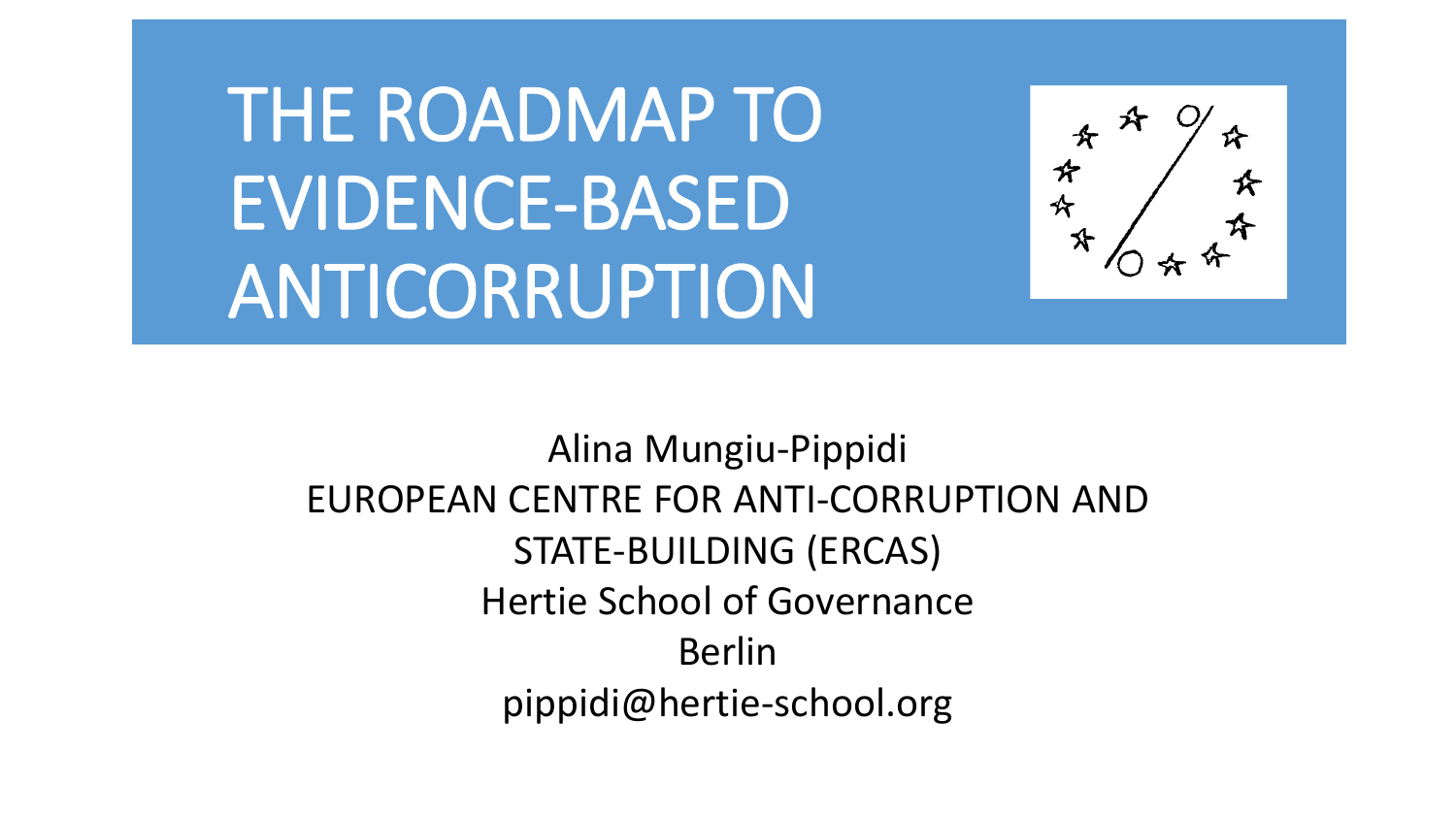## State-society theory of governance regimes

#### The Quest for Good Governance

**How Societics Develop Control of Corruption** Alina Mungiu-Pippidi



Interpersonal exchanges (particular versus universal) Eisenstadt and Roniger

Extractive versus inclusive institutions-Acemoglu and Robinson

Power distance and individualism Hofstede

> Open versus limited access order North

Weber's status society, patrimoniaism Mousnier's estates

Corruption is not a stand alone social phenomenon, but a form of governance which channels social allocation away from merit and hard work, distorting social incentives and subverting development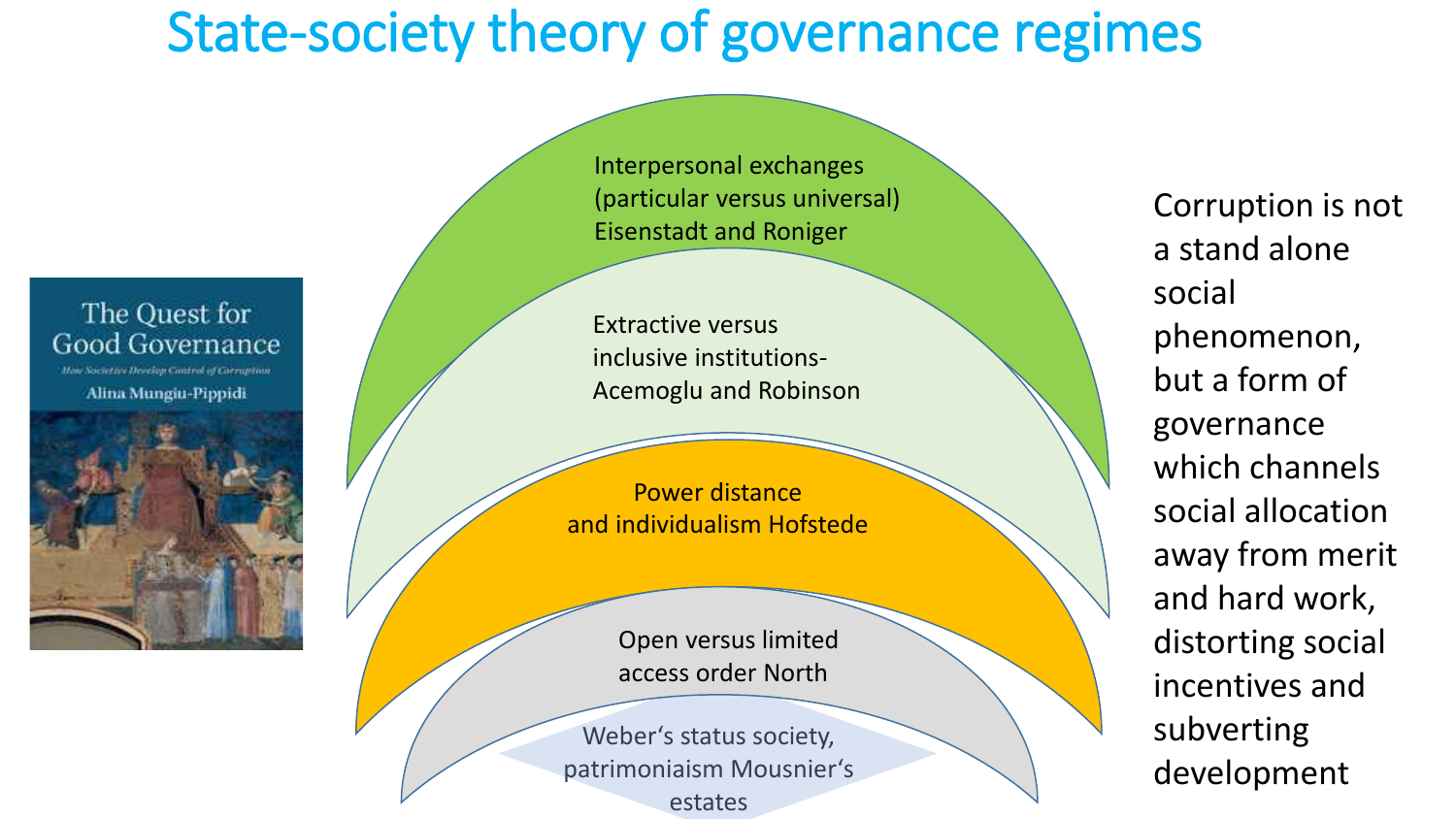

Every allocation particularistic 100 %, who you are (status) is what you get Patrimonialism rules E.g. Dominican Republic

ar (by category, not mi<br>connection to power) No allocation particular, social allocation universal (by category, not individual

Sharp private-public separation

E.g. Iceland

Systemic (institutional) corruption/ Generalized particularism

Public integrity/ Universalism

Corruption as normmain concern in development

The autonomy of the state from private interest is an exception and end of long historical evolution from partrimonialism and particularism to universalism, impersonalism and rationalization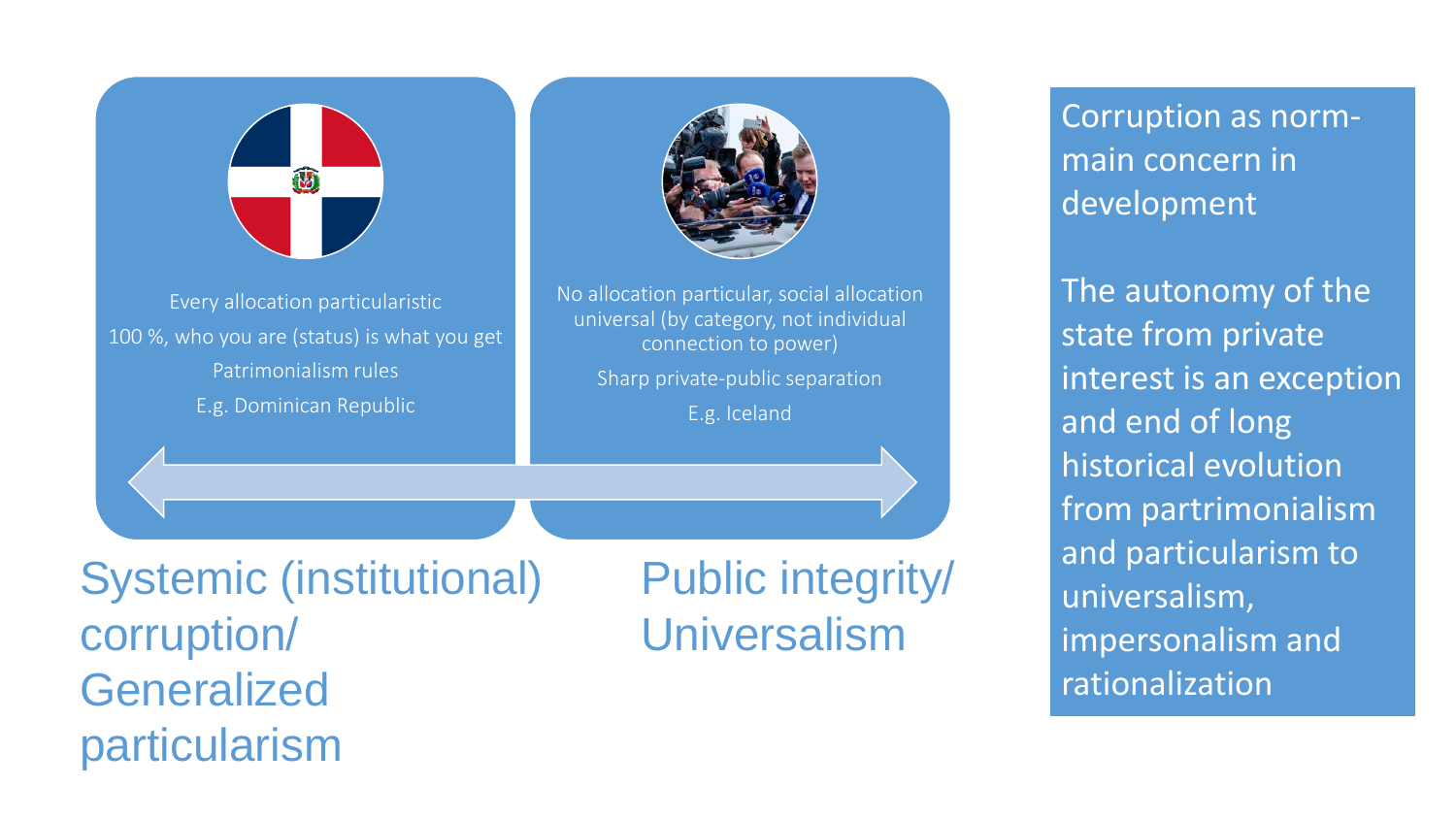## Norm versus exception. The world is particularistic, so corrupt?

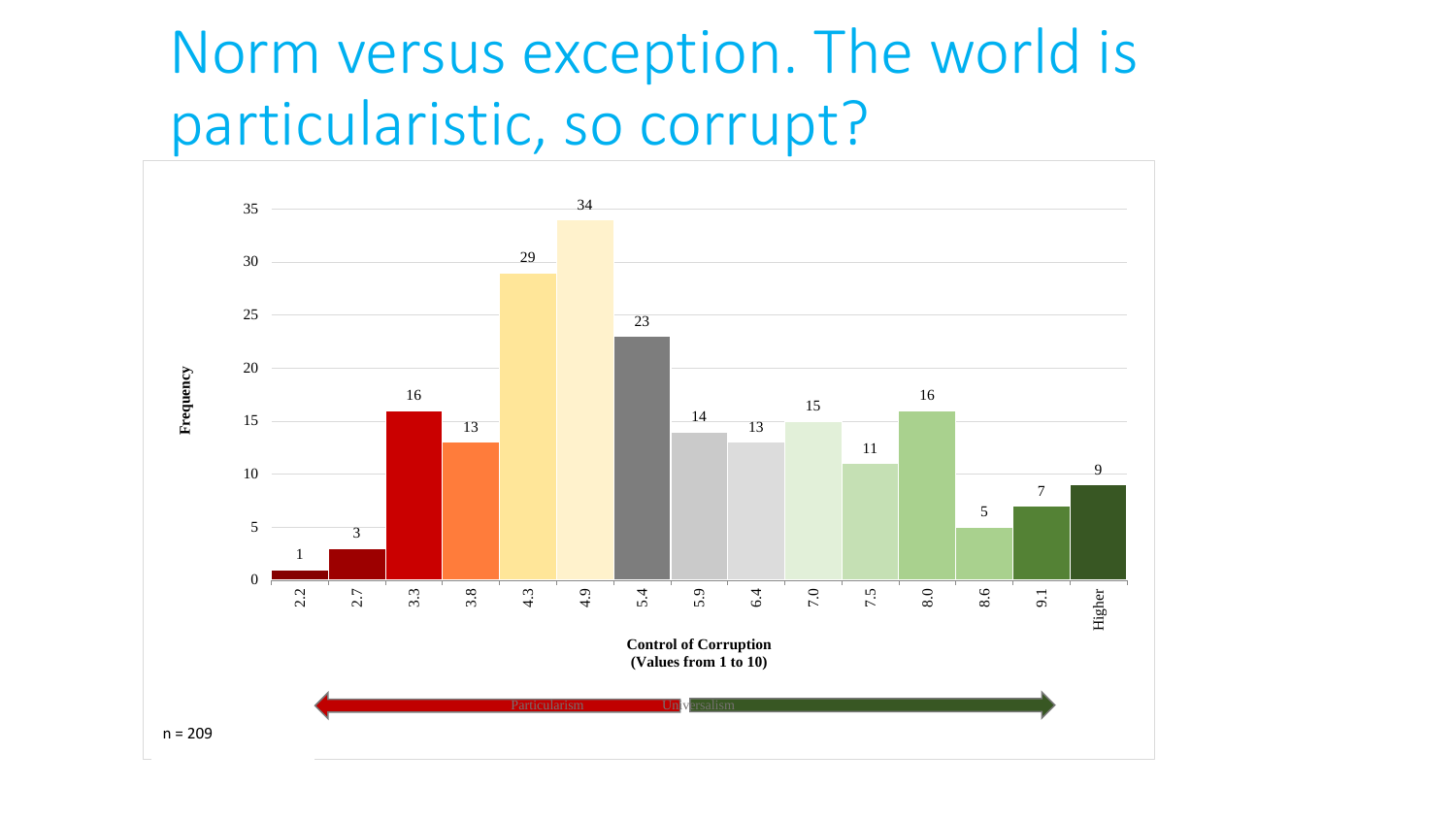#### Corruption as norm mechanism. Market dependent on political favors

- Companies lose/win surprisingly when government changes
- Hungary, 2009-2012

14%

12%

10%

8%

6%

4%

2%

 $0%$ 

 $-2%$ 

before govt change



Source: ANTICORRP (Fazekas)

 $\blacksquare$  surprise winner  $\blacksquare$  surprise looser

transitory period

after gov't change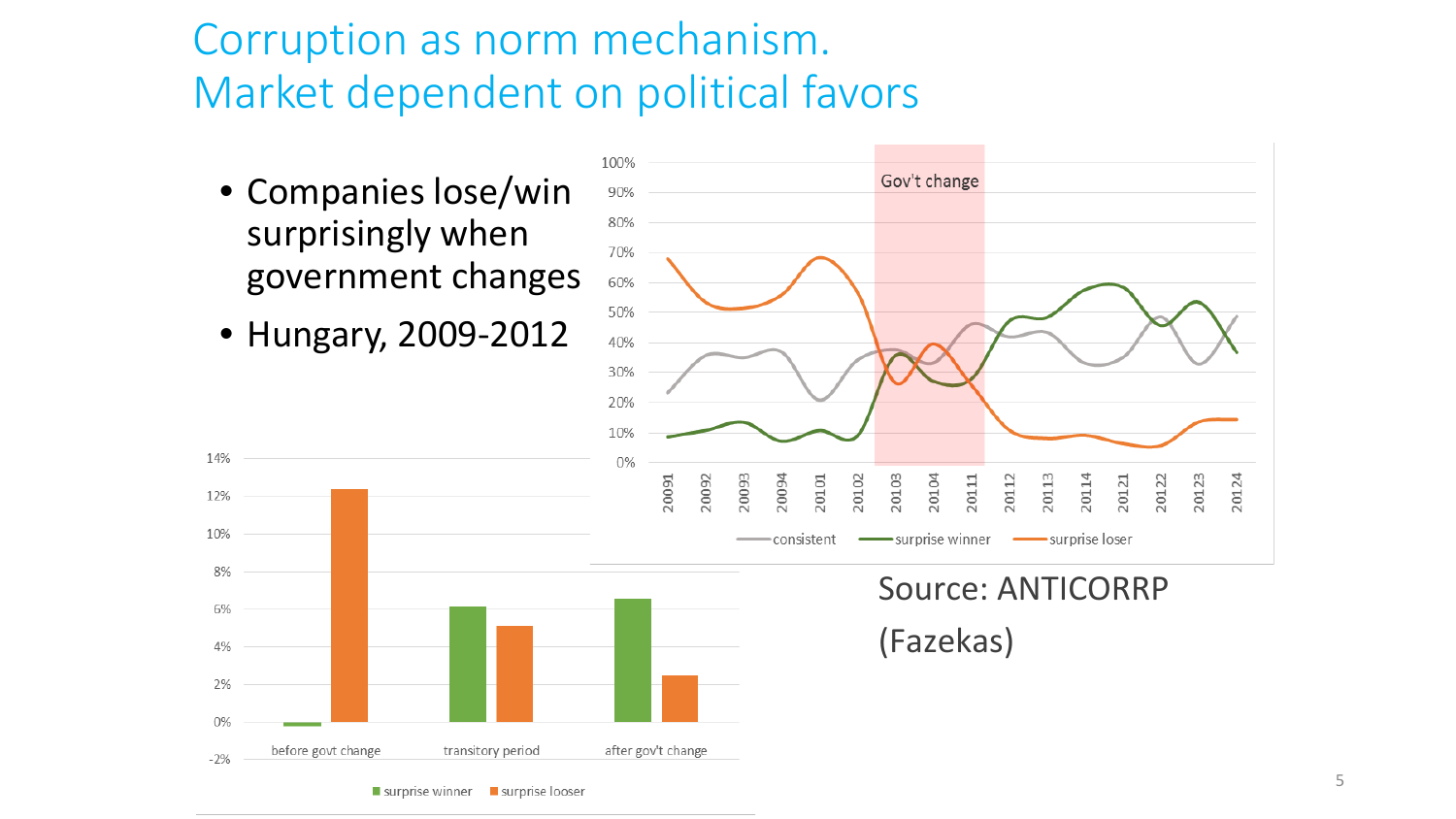#### Market autonomous – normalcy, corruption is exception

after gov't change

transitory period

surprise winner surprise loser

• Few companies lose/win surprisingly when government changes

• UK, 2009-2012

before govt change

100%

80%

60% 40%

20%

0%

 $-20%$  $-40%$ 

 $-60%$ 

 $-80%$ 



Source: ANTICORRP (Fazekas)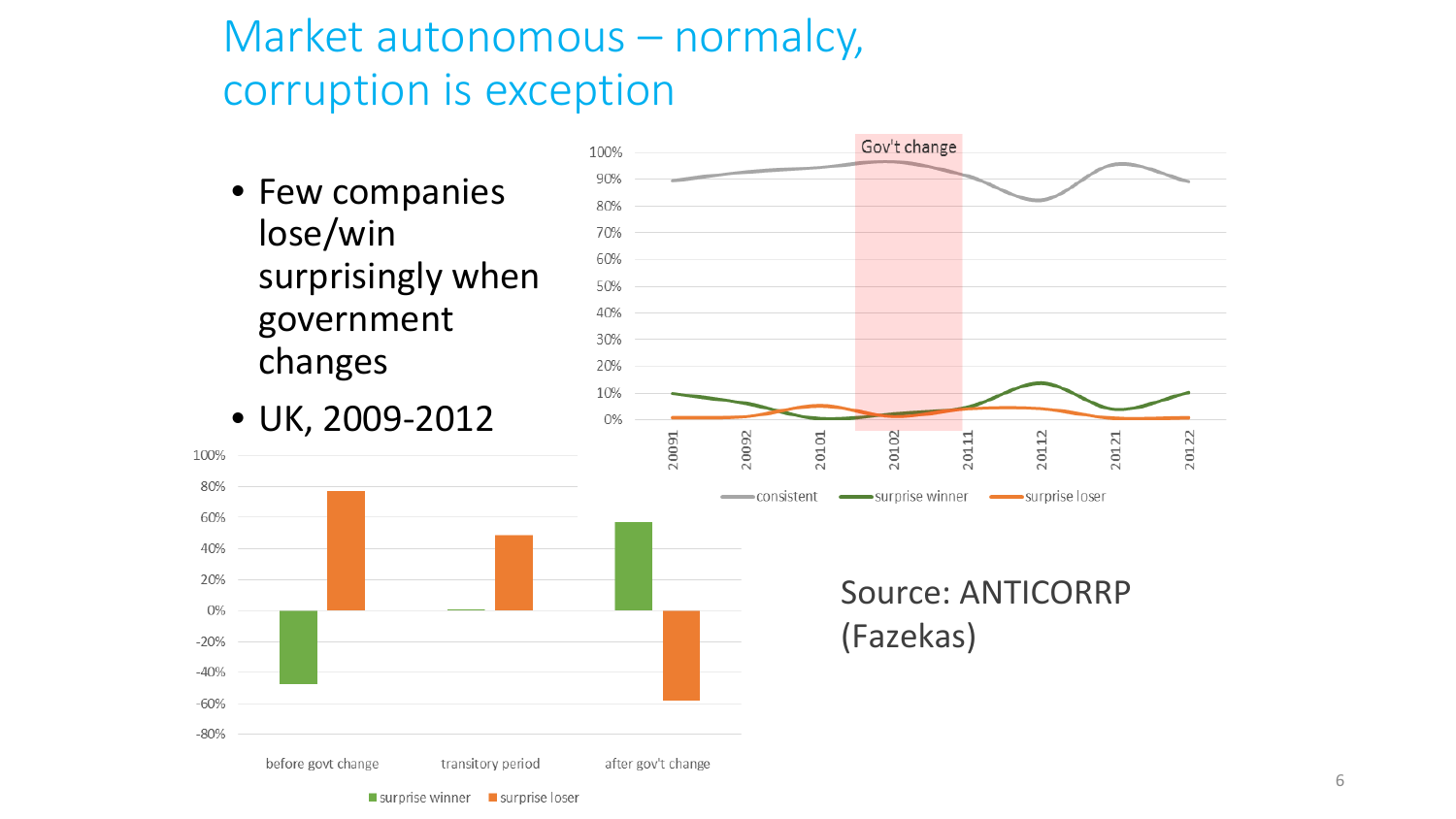# Why has anticorruption not deliverd for the past fifteen years?

- Excessive reliance on laws where laws do not matter/no rule of law/culture of impunity
- Excessive reliance on repression rather than prevention with politicization of anticorruption
- Standard tools like AC prosecutorial agencies used instead of comprehensive approaches
- Total lack of coordination across foreign agencies and donors
- Absence of a larger national coalition framework to assume ownership and therefore govts with little will are entrusted with reforms
- Reliance on corrupt 'principals' instead of understanding we need to colve collective action problems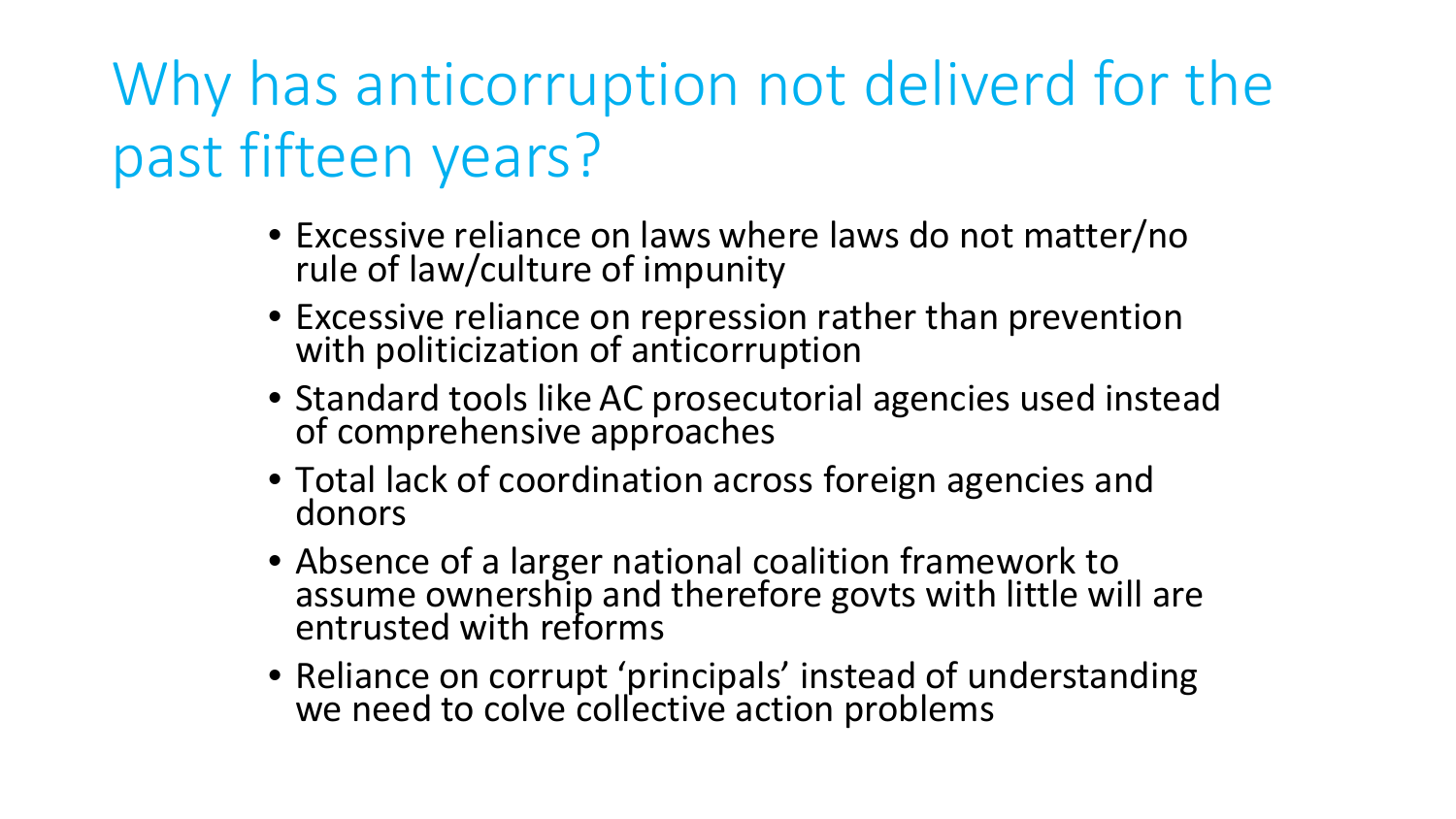## The most corrupt societies have the most laws (Latin saying)- literally true in anticorruption



• More anticorruption laws do not mean less corruption (implementati on gap)

• Societies higher on integrity are underregulated, not overregulated (Sweden, Denmark, Netherlands)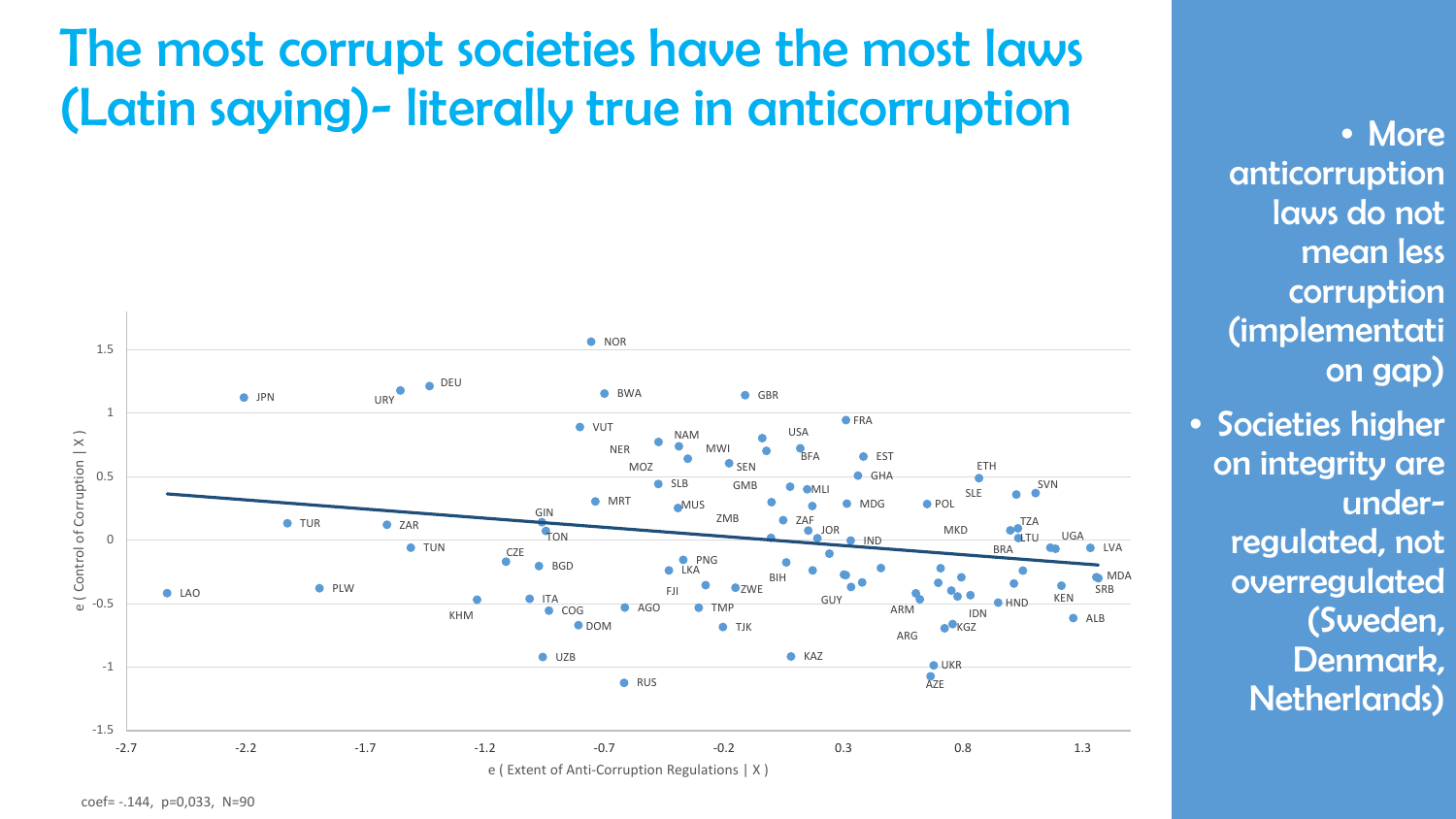### For instance in party finance restrictions



• Countries with higher political trust have fewer restrictions, not more

- The more restrictions, the more corruption
- In fact, even less progress as donations migrate to the informal, black area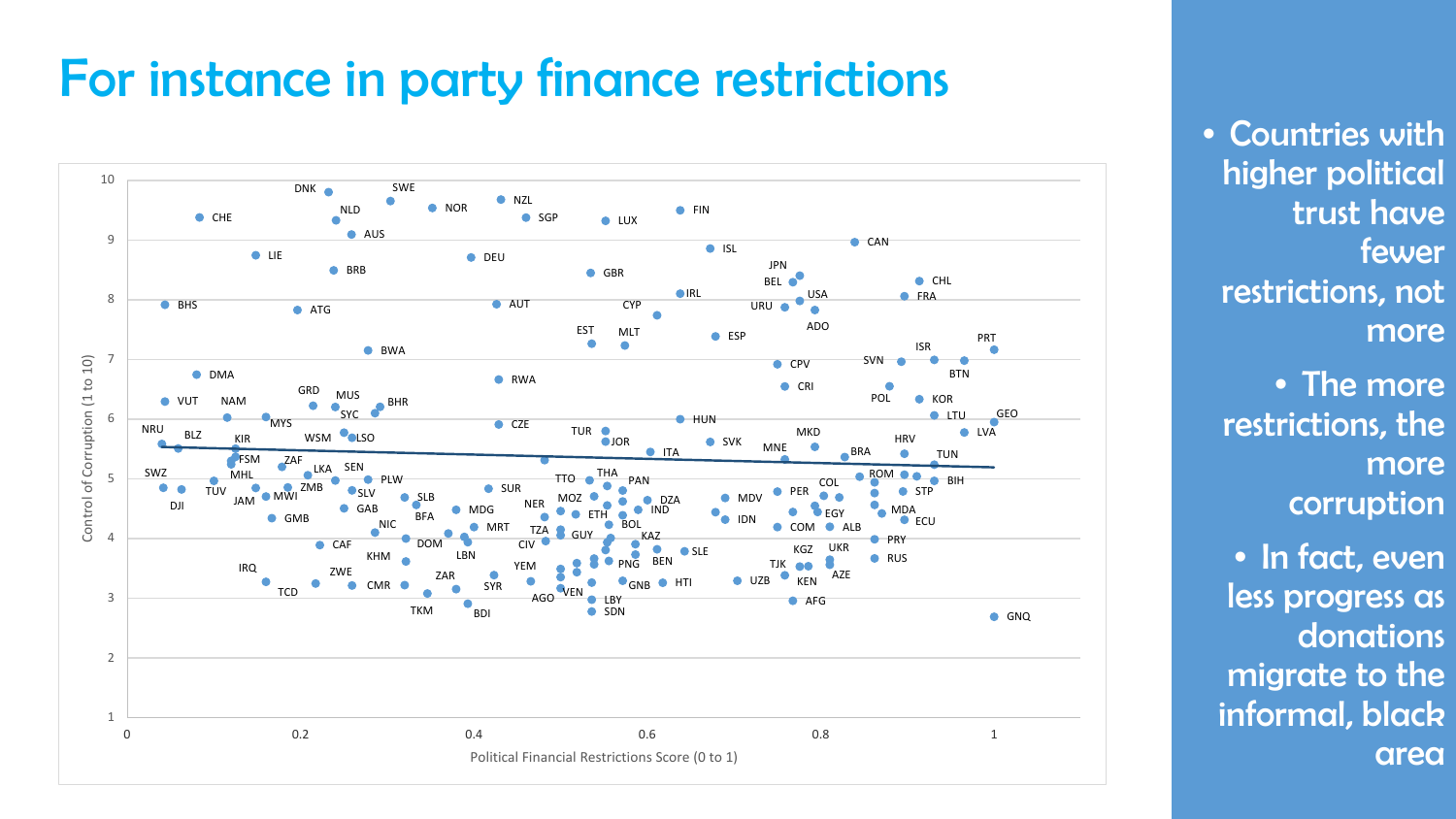#### Only ROL countries progressed, and very little, in the past fifteen years



Source: Worldwide Governance Indicators; Freedom House. non-RoL/RoL: countries with WGI "rule of law" scores below/above the sample m free – corresponding freedom status by Freedom House.

• Laws do not matter where rule of law does not exist, and anticorruption laws can do more harm than good

• Small progress even in ROL countries, leading to insignificant changes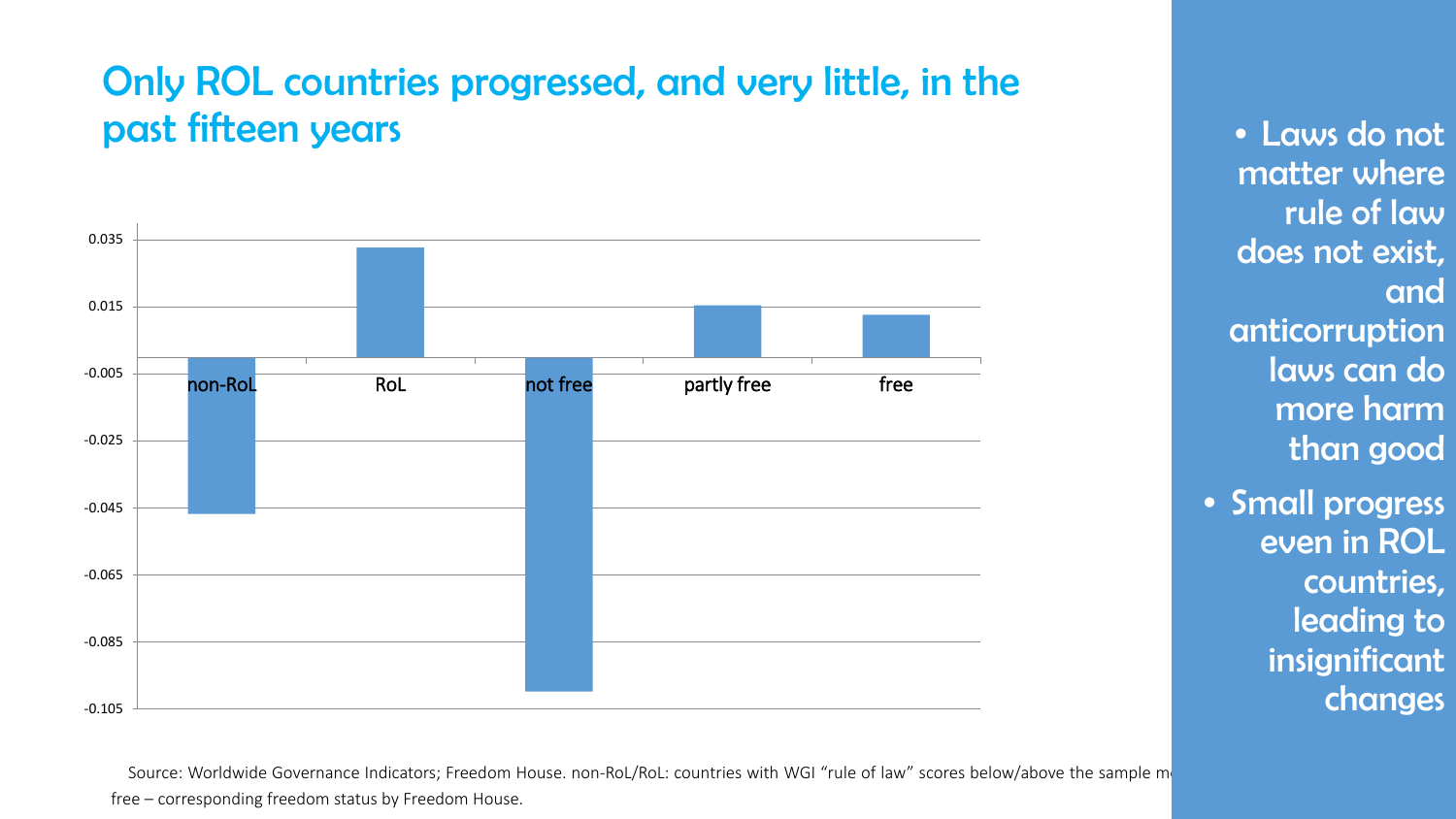### **Structural constraints exist, but so do windows of opportunity for human agency**

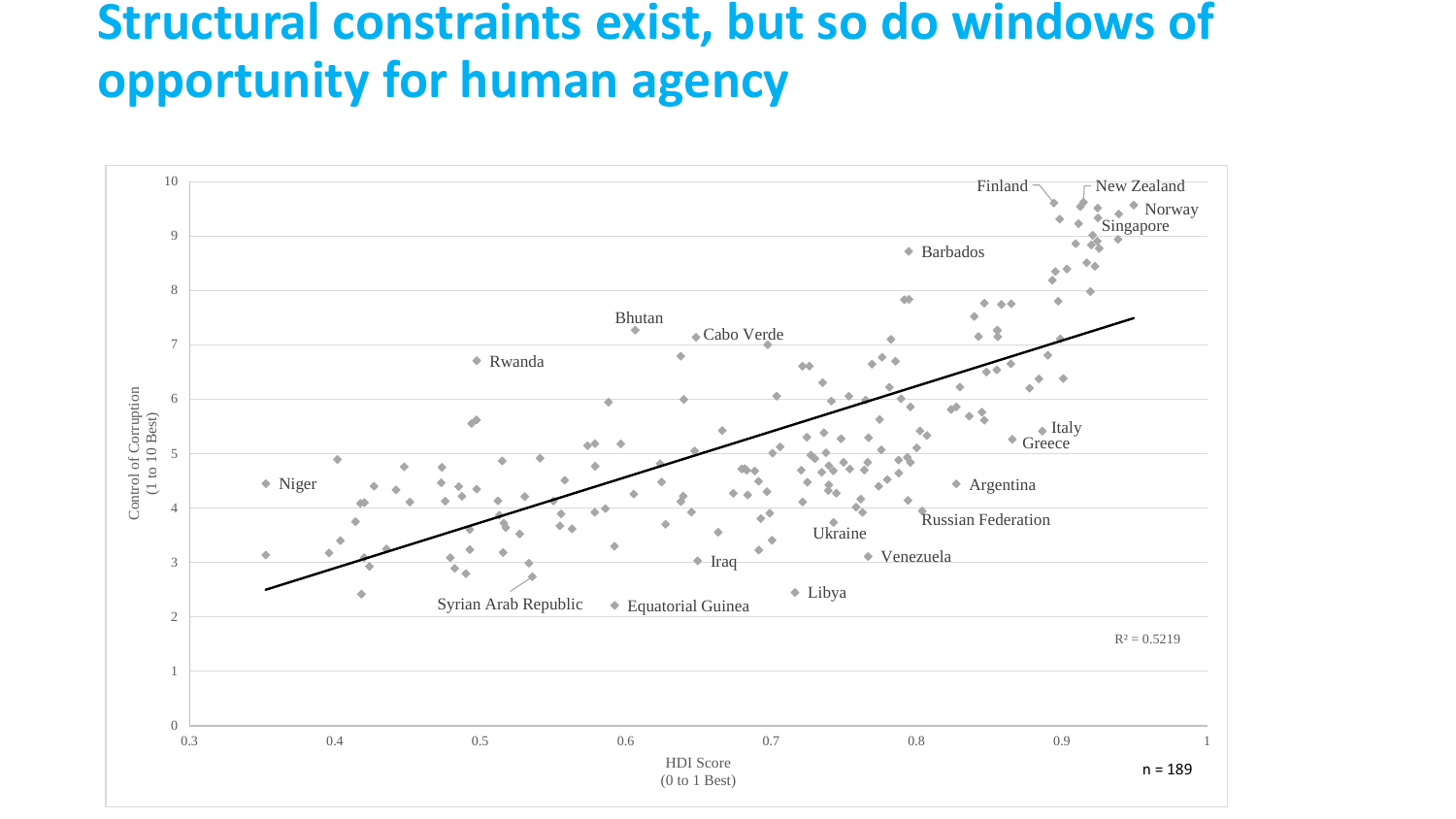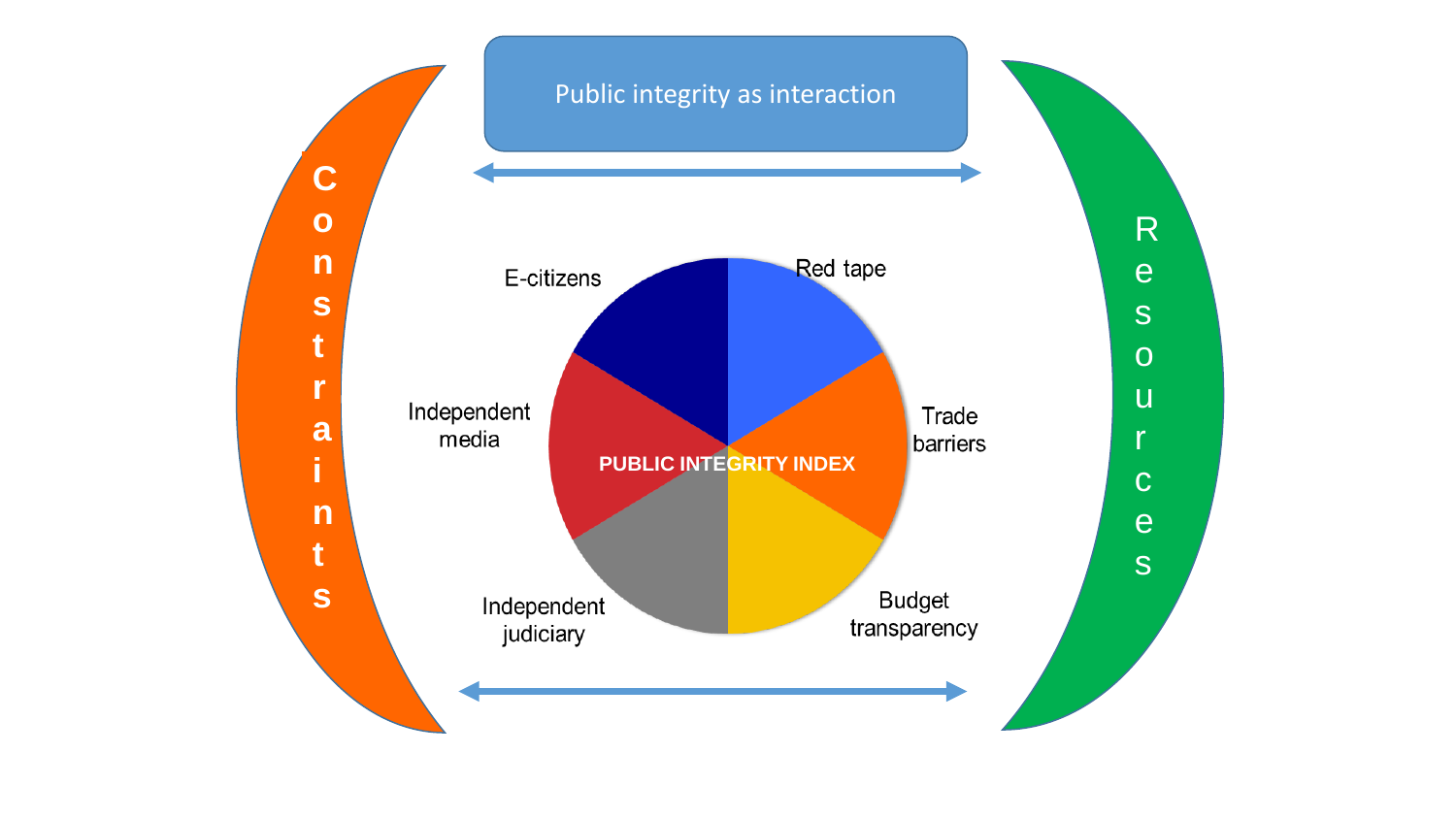#### Index of Public Integrity, EU – where you rank tells you what you should do [http://integrity-index.org](http://integrity-index.org/)

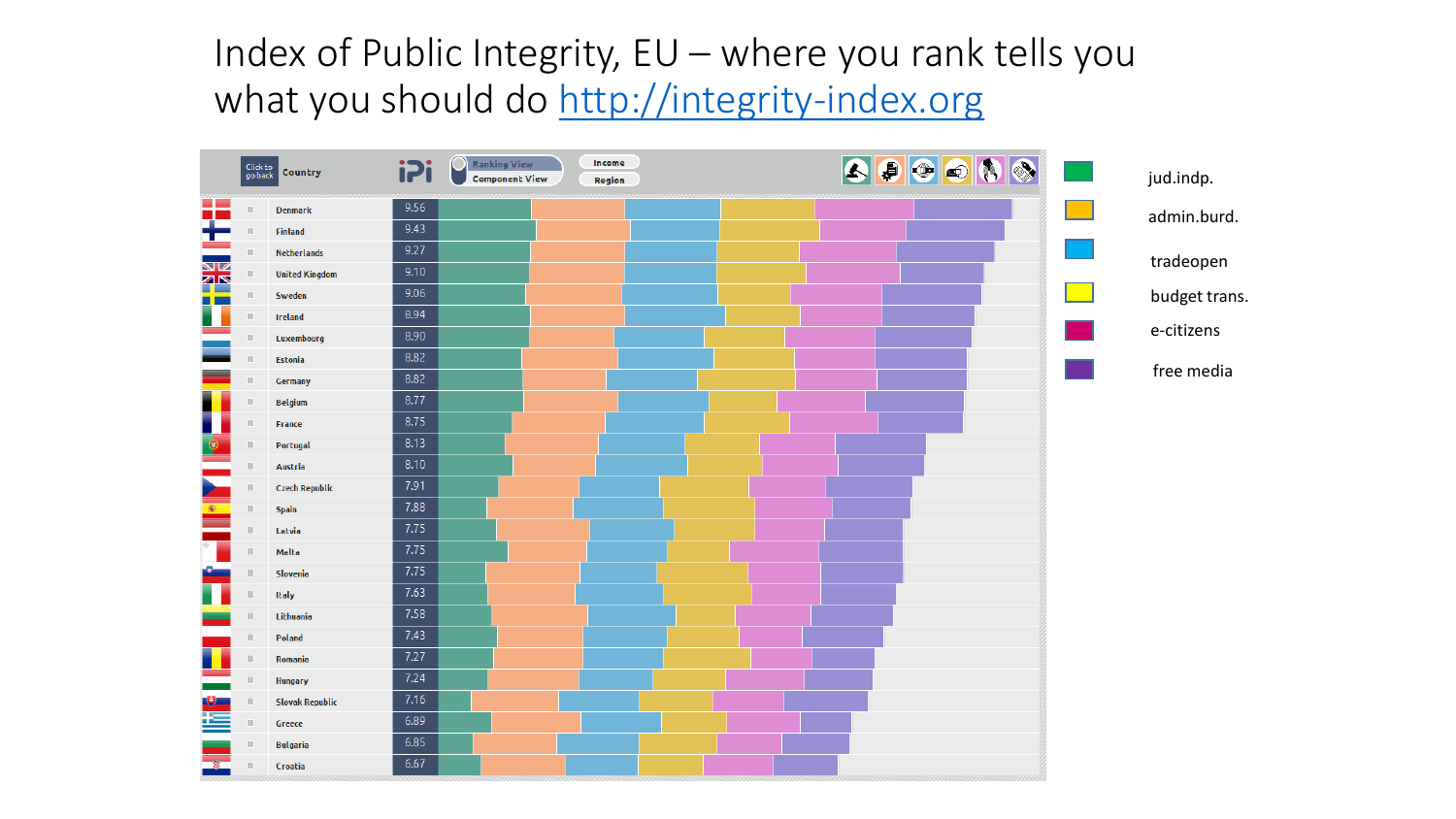#### Index of Public Integrity Components - 2015

**Judicial Independence** (1 to 10 Best)



Source: World Economic Forum 2015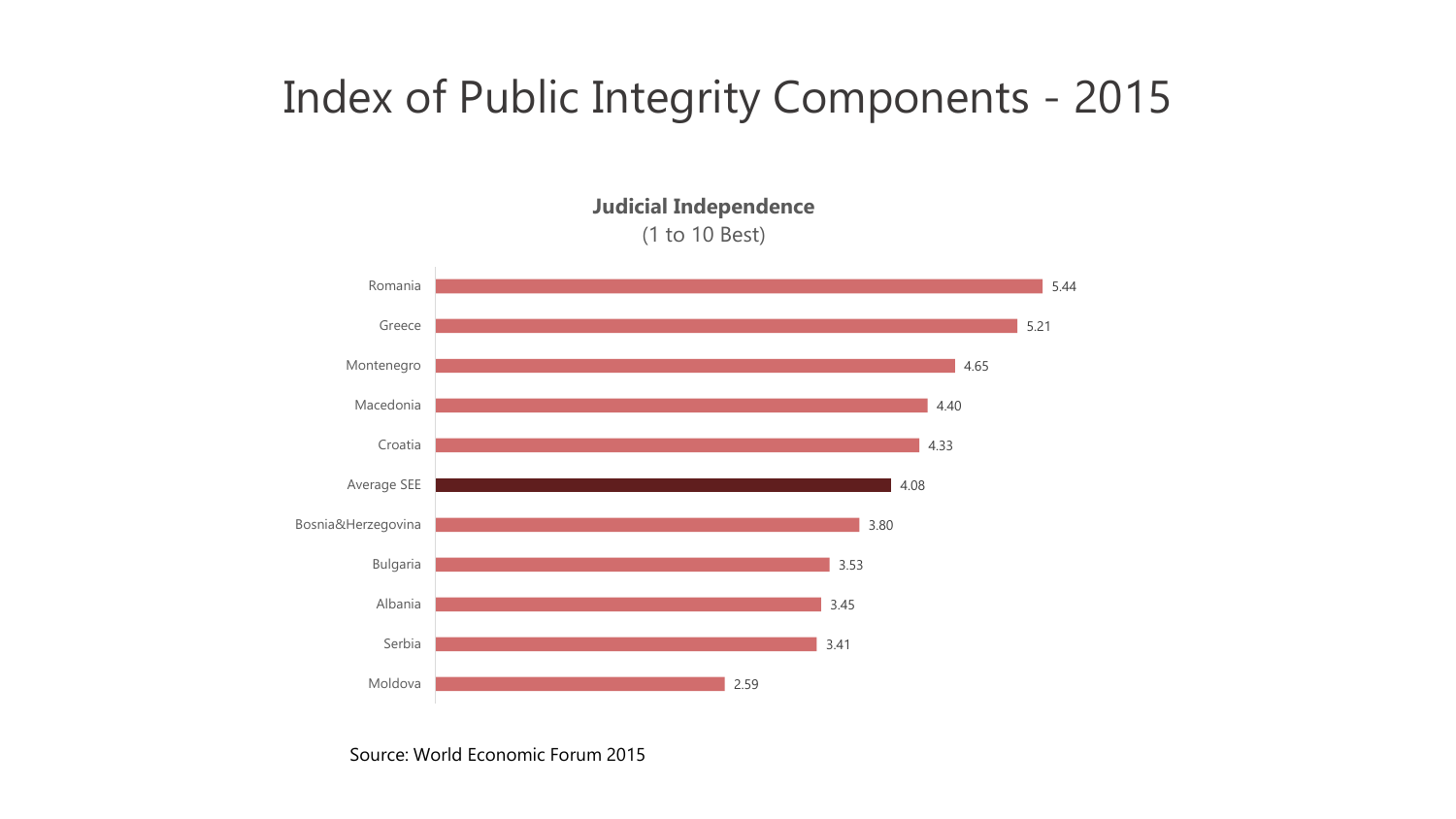|                                     | <b>WHAT WORKED IN SUCCESS CASES</b>                                                                                                                                                     | <b>Indicator</b>                                                                                                                                                                                                 | <b>Benchmark</b><br>country |  |
|-------------------------------------|-----------------------------------------------------------------------------------------------------------------------------------------------------------------------------------------|------------------------------------------------------------------------------------------------------------------------------------------------------------------------------------------------------------------|-----------------------------|--|
| <b>Reduce opportunity</b>           |                                                                                                                                                                                         |                                                                                                                                                                                                                  |                             |  |
| <b>Public-private</b><br>separation | Public statements of interests and assets (financial<br>$\bullet$<br>disclosures)<br>Public party spending<br>$\bullet$                                                                 | Public report on spending from parties<br>$\bullet$<br>Number of conflicts of interests found and<br>$\bullet$<br>solved administratively                                                                        | Estonia                     |  |
| <b>Admin</b><br>discretion          | Reduce red tape and enforce equal treatment<br>$\bullet$<br>Ombudsman also auditor and controller<br>$\bullet$<br>Make resources transparent through<br>$\bullet$<br>e-government       | Ease of doing business; indicators of equal<br>$\bullet$<br>treatment<br>Cases solved administratively/cases solved<br>$\bullet$<br>through prosecution<br>E-services as % as total public services<br>$\bullet$ | Georgia<br>Chile<br>Estonia |  |
| <b>Public</b><br>spending           | Public spending concentrated on areas such as health,<br>$\bullet$<br>education, research and innovation with infrastructure<br>funded mostly through private-public partnerships (FDI) | Existence of e-portal on online tracking<br>$\bullet$<br>expenses for national and local<br>government procurement                                                                                               | <b>Uruguay</b>              |  |
| <b>Formalization</b>                | Tax simplification<br>$\bullet$<br>Tax collection by private agents<br>$\bullet$<br>E-payments facilitation<br>$\bullet$                                                                | Time of paying taxes<br>$\bullet$<br>% increase in collection rate yearly                                                                                                                                        | <b>Uruguay</b>              |  |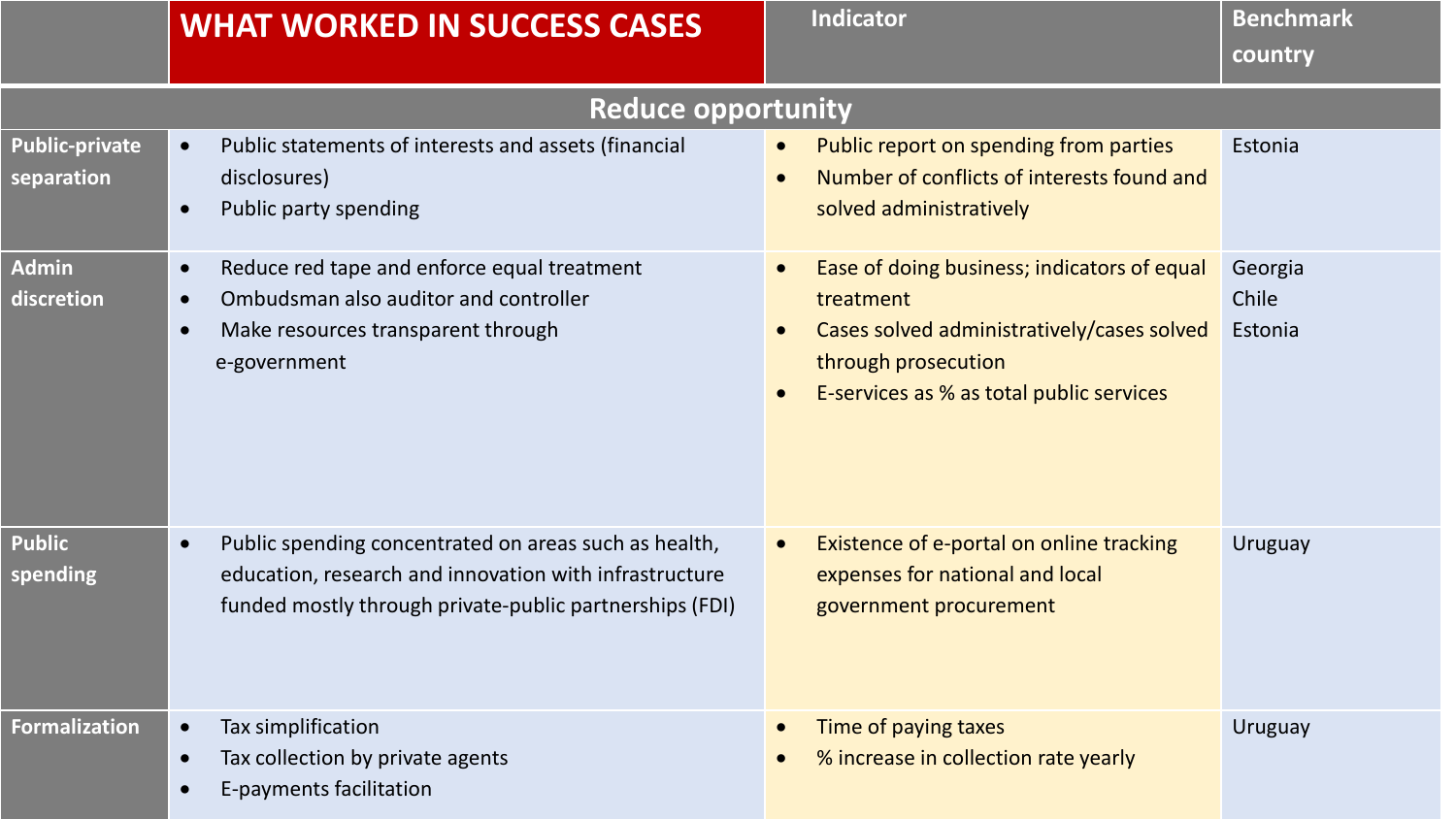| <b>Judicial</b><br>independence | Tenure, appointment and sanctioning of magistrates<br>entrusted to magistrates' bodies only with validation<br>by 2/3rds of upper chamber<br>One agency in charge of coordination                                                                                                              | WEF Judiciary independence (perception<br>$\bullet$<br>of businessmen)<br>Successful litigations against government<br>$\bullet$                                                                                           | Chile,<br><b>Botswana</b><br>Taiwan<br>Georgia |
|---------------------------------|------------------------------------------------------------------------------------------------------------------------------------------------------------------------------------------------------------------------------------------------------------------------------------------------|----------------------------------------------------------------------------------------------------------------------------------------------------------------------------------------------------------------------------|------------------------------------------------|
| <b>Civil society</b>            | Ease of registering, 'sunshine' laws for public<br>$\bullet$<br>consultations, civil society component in every donor<br>program, separate or combined with assistance to<br>government, conditions on participatory budgeting,<br>auditing or evaluations, direct funding with no red<br>tape | <b>Number of NGOs</b><br>$\bullet$<br>% public consultations from total new<br>$\bullet$<br>legal drafts or policies<br>Existence and traffic of watchdog websites<br>$\bullet$<br>Facebook users per country<br>$\bullet$ | Estonia<br>Korea                               |
| <b>Media freedom</b>            | No government regulation for media except anti-trust<br>$\bullet$<br>or cartel legislation<br>Political conditionality from international community<br>$\bullet$<br>related to media freedom<br>Foreign clean investment in the media                                                          | Media sustainability indicators<br>$\bullet$<br>News readership/audience<br>$\bullet$                                                                                                                                      | Estonia                                        |
| E-citizens                      | IT investment in education, training for educators<br>$\bullet$<br>Freedom of Internet                                                                                                                                                                                                         | Internet connections per household<br>$\bullet$<br>Facebook users per country<br>$\bullet$<br>% citizens using e-services                                                                                                  | South Korea<br>Estonia                         |